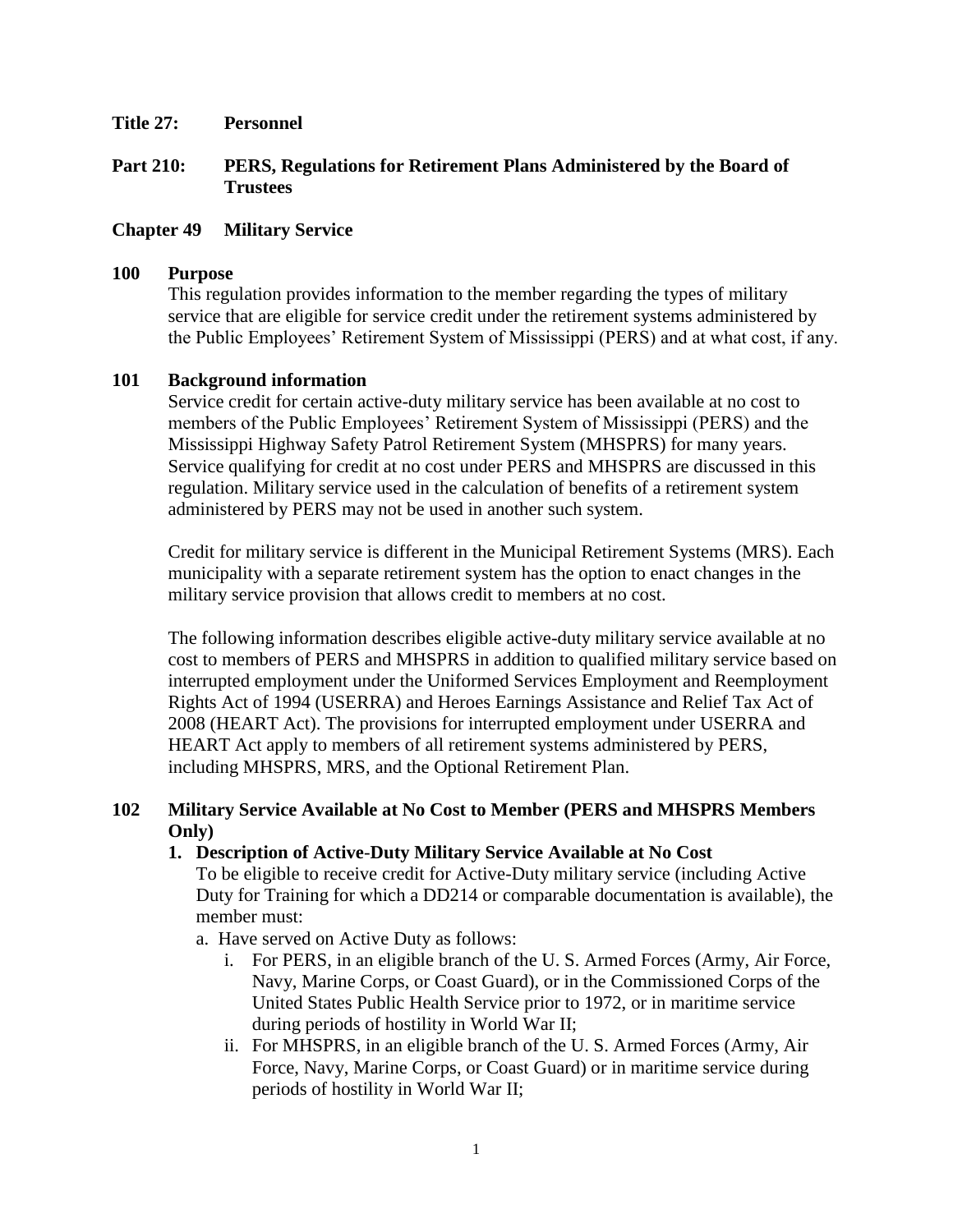- b. Have not received a dishonorable discharge, which for purposes of this regulation includes a discharge for bad conduct, or discharge due to court martial, or discharge under other than honorable conditions;
- c. Have entered or returned to state service after discharge from qualifying military service;
- d. Be vested in his or her retirement system:
	- i. a member who joined PERS before July 1, 2007, must have a minimum of four years of membership service credit in PERS;
	- ii. a member who joined PERS on or after July 1, 2007, must have a minimum of eight years of membership service credit;
	- iii. or a member of the MHSPRS must have a minimum of five years of membership service credit;
- e. Not have credit for this service in any other retirement system administered by PERS; and
- f. Not have overlapping service credit for the same period of time.
- g. Service credit for service in the Commissioned Corps of the United States Public Health Service is only available to those members who retire on or after July 1, 2002.

# **2. Limitations**

If eligible, the member may receive up to a maximum of four years of active-duty military service credit at no cost. This period may be extended if proof is furnished that the member was retained in the Armed Forces during World War II or in maritime service during World War II by causes beyond the member's control and without opportunity of discharge.

## **3. Certification**

- a. The member must submit to PERS a copy (not the original) of his or her military DD214 discharge form (or other documentation acceptable to PERS) that verifies:
	- i. That the service was Active Duty (including Active Duty for Training);
	- ii. The eligible branch of the Armed Forces or Commissioned Corps in which the member served;
	- iii. The member's dates of service; and
	- iv. The member's discharge status.
- b. If the member does not have a copy of his or her DD214, he or she may obtain one by contacting the National Personnel Records Center.

# **4. National Guard or Reserve Service**

- a. Service credit is not available for National Guard or Reserve Service. However, if the member is or was a member of the National Guard or in the Reserve Service and was activated into the Armed Forces of the United States (or Commissioned Corps of the United States Public Health Service prior to 1972) as verified by a DD214, he or she may be eligible for free service as provided under this section of this regulation.
- b. Weekend drills and annual two-week training periods are not eligible for credit.
- c. Military service is not allowed for periods during which the member received credit for employment with his or her public employer.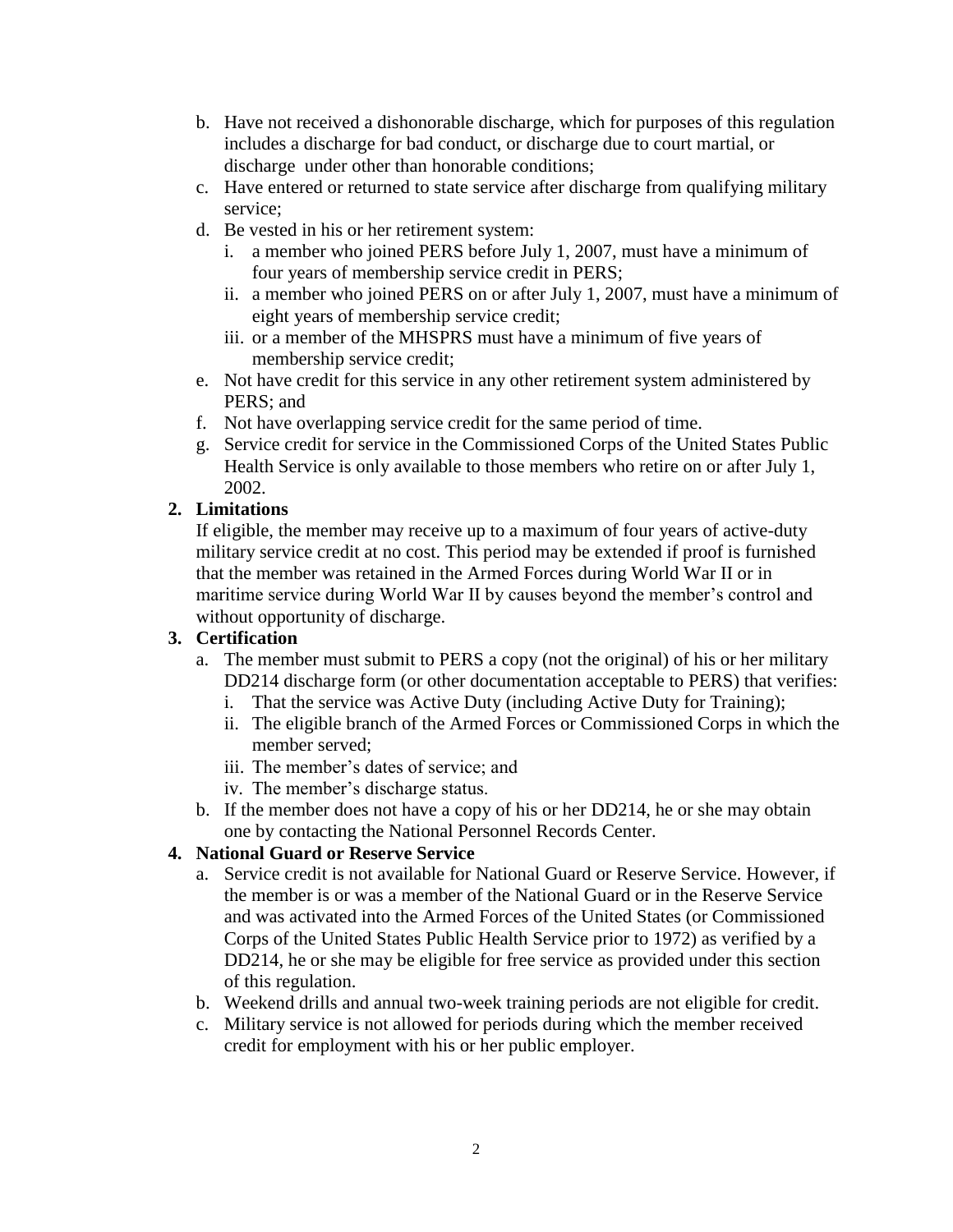d. Neither the National Guard NGB Form nor the U.S. Army Reserve Personnel Center Chronological Statement of Retirement Points will be accepted to establish eligibility for Active-Duty military service.

## **5. Military Service Performed after Withdrawal from State Service**

Military service performed after the member withdraws from covered public service or retires does not qualify for service credit under this section. In order to have military service considered for service credit, the member must enter or return to covered state service after discharge from active duty in the Armed Forces (or from service in the Commissioned Corps of the United States Public Health Service prior to 1972). Should the member enter active duty after retirement and later return to covered state service, no service credit for active-duty military service is available for any period in which the member was drawing a retirement allowance.

# **103 Military Service Credit for Public Service Interrupted by Qualified Military Service Upon Payment of Employer and Employee Contributions**

## **1. Description of Service That May Be Eligible**

The Uniformed Services Employment and Reemployment Rights Act of 1994 (USERRA) requires employers to reemploy and preserve job security, pension and welfare benefits for "qualified" employees whose employment was interrupted by military service. If qualified interrupted military service does not meet the qualifications for Active-Duty military service available to the member at no cost as provided under § 102 of this regulation, a member may be awarded credit for time spent in the military that interrupted public service provided that the appropriate employee and employer contributions (and interest, if applicable) are paid.

- a. Service in the "Uniformed Services" means the performance of duty on a voluntary or involuntary basis in a Uniformed Service under competent authority and includes active duty, active and inactive duty for training, National Guard duty under Federal statute, and a period during which a person is absent from a position of employment for the purpose of an examination to determine the fitness of the person to perform such duty. The term also includes a period for which a person is absent from employment to perform funeral honors duty as authorized by law. In addition, service as an intermittent disaster-response appointee upon activation of the National Disaster Medical System or as a participant in an authorized training program is deemed service in the Uniformed Services in accordance with Public Law 107-188. The definition of "Uniformed Services" shall conform to the definition as provided from time to time pursuant to federal law.
- b. Uniformed Service means any of the following:
	- i. the Army, Navy, Air Force, Marine Corps, Coast Guard, or any reserve components of such services;
	- ii. the National Guard or Air National Guard;
	- iii. the Commissioned Corps of the United States Public Health Service; or
	- iv. any other category of persons designated by the President in time of war or emergency.

# **2. Limitations**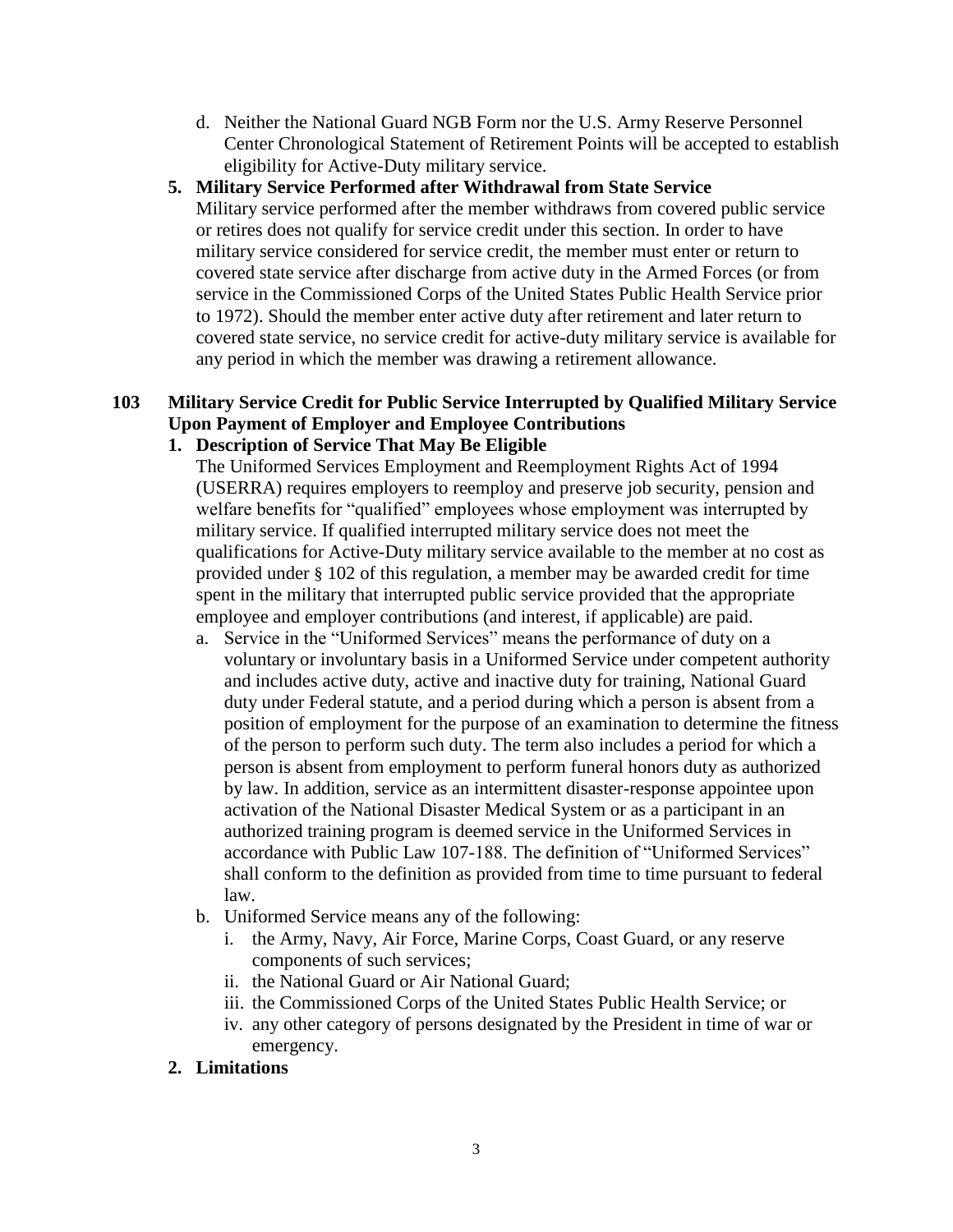The member must have worked for an employer covered by one of the retirement systems administered by PERS, have left that employer for a military leave of absence, and returned to work for the same public employer within three months of discharge or release from the "Uniformed Services."

### **a. To qualify to purchase this service, the member must have:**

- i. Held a job with the state or other public employer participating in PERS, MHSPRS, MRS, or ORP immediately prior to entering the uniformed services; and
- ii. Given written or verbal notice (or verification upon return where such notice could not be provided), to the member's public employer that he or she was leaving the job for military training or service; and
- iii. Not exceeded the five-year cumulative limit on periods of service or the period to complete an initial enlistment, or such other period as provided under applicable federal law; and
- iv. Have been discharged under honorable conditions or as otherwise provided by applicable federal law (Note that the following types of service do not qualify for purchase under USERRA: a. where the member separated from the service with a dishonorable or bad conduct discharge; b. where the member separated from the service under other than honorable conditions; c. where a member was dismissed or discharged from the service as the result of a court martial; or d. where the member was dropped from the rolls due to absence without authority for more than three months or imprisoned by a civilian court.); and
- v. Reported back to the same public employer within 90 days after the member's discharge, unless he/she was hospitalized for or convalescing from a serviceconnected injury or illness in which case the deadline for reporting to work may be extended for up to two years; and
- vi. Met any other requirements provided by applicable federal law.
- **b. Military Service Performed after Withdrawal from State Service** No military service is available for service credit under this provision after the member leaves covered public service or retires. In order to begin drawing a retirement allowance the individual must have withdrawn or terminated from service. To have military service considered for service credit, the member must have left state service for the purpose of entering the military and later returned to covered state service after discharge from qualifying service under USERRA. Should the member enter military service after retirement or termination of employment and later return to covered state service, no service credit for such military service is available under this section.

#### **c. Ineligible Service**

Weekend drills and temporary annual training periods for which the employee is granted paid leave under State Law (e.g., summer camp) do not qualify for purchase under this provision as contributions have already been made on compensation paid during such periods. Further, a member may not receive additional service credit for periods of time for which he or she has already received service credit (i.e., where the individual is on paid personal leave). Where periods of public and qualified military service overlap, such may not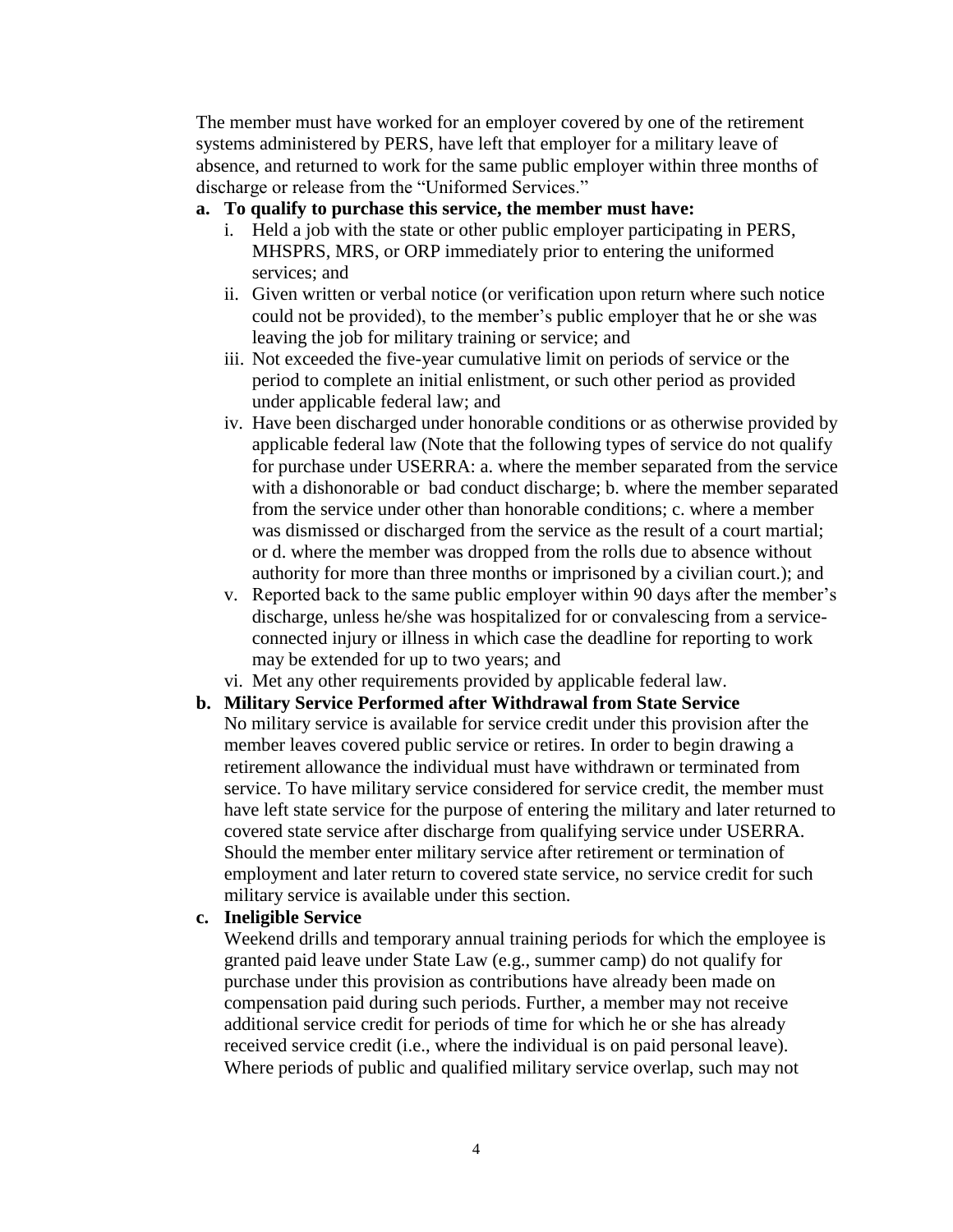result in more than one year of service credit being awarded during the same fiscal year.

### **d. Payment**

- i. To obtain a cost statement, the member's employer shall complete and submit a Form 25D, *Determination of Entitlement to Purchase Pension Service Credit under the Veteran's Reemployment Rights Laws*, which certifies the employee's eligibility to purchase service, and a Form 25M, *Statement of Qualified Military Service*, along with a copy of the member's military DD214 honorable discharge forms or other comparable documentation showing the date of entry and separation from service in the uniformed services and discharge status.
- ii. The member and his or her employer shall remit the retirement contributions that would have been due pursuant to applicable state law.
- iii. The member must make payment within a period of time beginning with the date of return to membership service and not exceeding three times the member's qualified military service, but in no case shall the member have in excess of five years from the date of his return to make such payment.
- iv. Employer contributions required by the employer with which service was interrupted that are due pursuant to applicable state and federal law shall be billed to the employer for payment after the member has paid the employee contributions.
- v. Such service in defined benefit plans must be purchased in minimum increments of one month. As contributions for each month of service (or multiples thereof) are received, service will be credited to the account.

## **e. Certification**

In order to purchase service credit, the member and employer must provide the following:

- i. A certificate of service or discharge (DD214) that shows the date of entry into and the date of separation from service in the uniformed services and the discharge status; and
- ii. Form 25D, *Determination of Entitlement to Purchase Pension Service Credit under the Veteran's Reemployment Rights Laws*; and
- iii. Form 25M, *Statement of Qualified Military Service*, certifying the salary the member would have earned during the period the member was out of service as a public employee by reason of service in the uniformed services.

## **104 Heroes Earnings Assistance and Relief Tax Act of 2008 (HEART Act) Provisions**

1. With respect to the death of a member that occurs while the member is performing qualified military service within the meaning of Section 414(u) of the Internal Revenue Code:

a. The deceased member's period of qualified military service must be counted for vesting purposes.

b. To the extent required by Section 401(a)(37) of the Internal Revenue Code, the deceased member's survivors are entitled to any additional benefits that the system would provide if the member had resumed employment and then died,